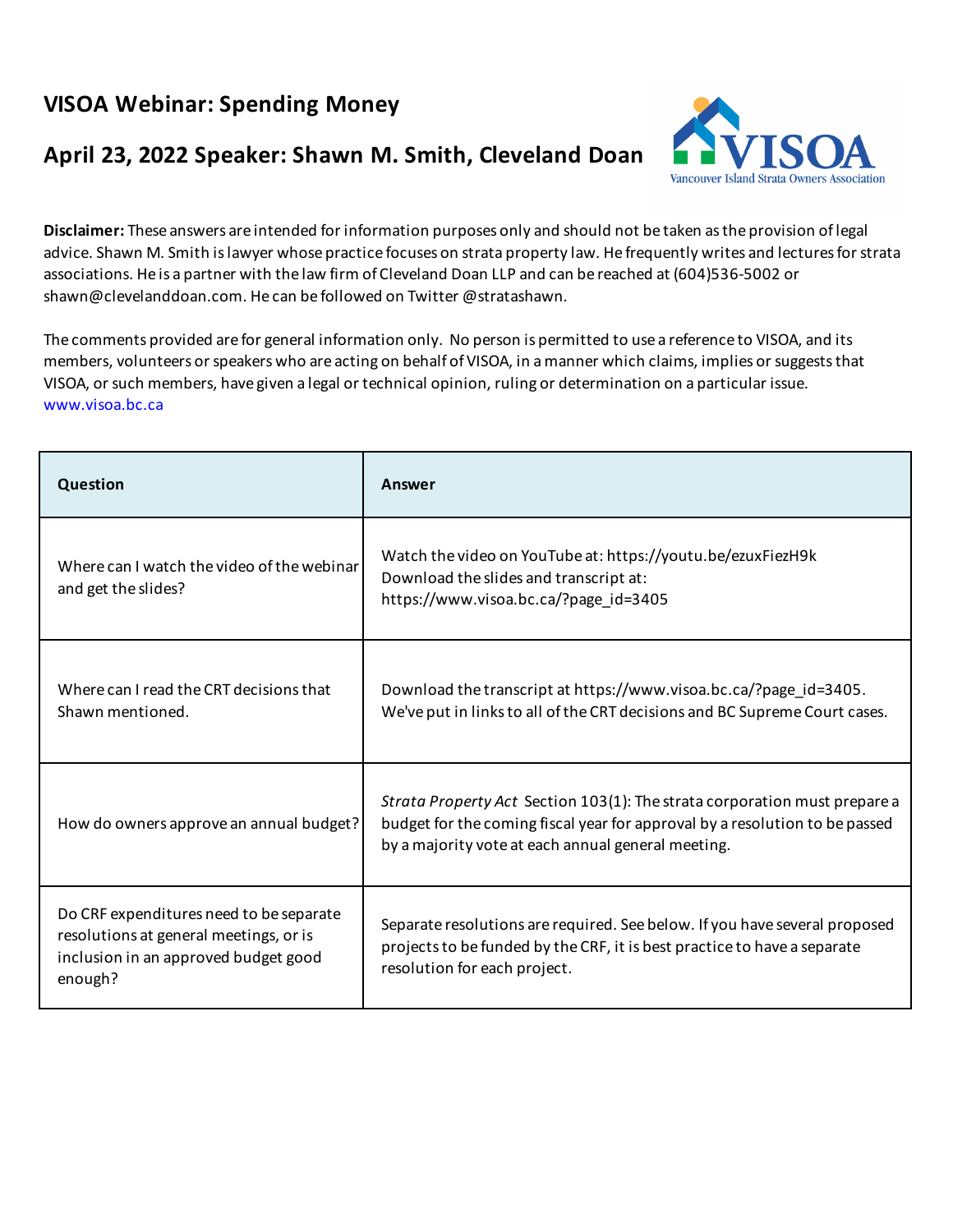|                                                                                                    | The approval is made by a resolution passed by owners at an AGM or SGM<br>by either a majority vote or 3/4 vote. It depends on what the expenditure is<br>for. The details are in Strata Property Act Section 96: The strata                                                                                                                                                                                                                                                                                                                                                                                                                                                                                                                         |
|----------------------------------------------------------------------------------------------------|------------------------------------------------------------------------------------------------------------------------------------------------------------------------------------------------------------------------------------------------------------------------------------------------------------------------------------------------------------------------------------------------------------------------------------------------------------------------------------------------------------------------------------------------------------------------------------------------------------------------------------------------------------------------------------------------------------------------------------------------------|
| How do owners approve an expenditure<br>expenditure is<br>from the Contingency Reserve Fund (CRF)? | corporation must not spend money from the contingency reserve fund<br>unless the expenditure isfirst approved by a resolution passed by<br>(A) a majority vote at an annual or special general meeting if the<br>(I) necessary to obtain a depreciation report under section 94, or<br>(II) related to the repair, maintenance or replacement, as recommended in<br>the most current depreciation report, or<br>(B) a 3/4 vote at an annual or special general meeting if the expenditure is<br>not described in clause (A) (I) or (II);<br>(ii) the expenditure is authorized under section 98.                                                                                                                                                     |
| general meeting.<br>How do owners approve a special levy?                                          | The approval is made by a 3/4 vote resolution passed by owners at an AGM<br>or SGM. Strata Property Act Section 108 says: The strata corporation may<br>raise money from the owners by means of a special levy the levy must be<br>approved by a resolution passed by a 3/4 vote at an annual or special<br>(3) The resolution to approve a special levy must set out all of the following:<br>(a) the purpose of the levy;<br>(b) the total amount of the levy;<br>(c) the method used to determine each strata lot's share of the levy;<br>(d) the amount of each strata lot's share of the levy;<br>(e) the date by which the levy is to be paid or, if the levy is payable in<br>instalments, the dates by which the instalments are to be paid. |

## **Is it an Operating fund expense or Contingency Reserve Fund (CRF) expense?**

**Tip: The key distinction is the frequency of the expense!**

Can a new water fountain (not a replacement) come from the CRF or operating fund?

Installing a new water fountain on the common property lawn is not an expense that usually occurs either once a year or more often than once a year. So this can't be paid for from the operating fund. By a 3/4 vote, owners could approve this expense from the CRF or by special levy.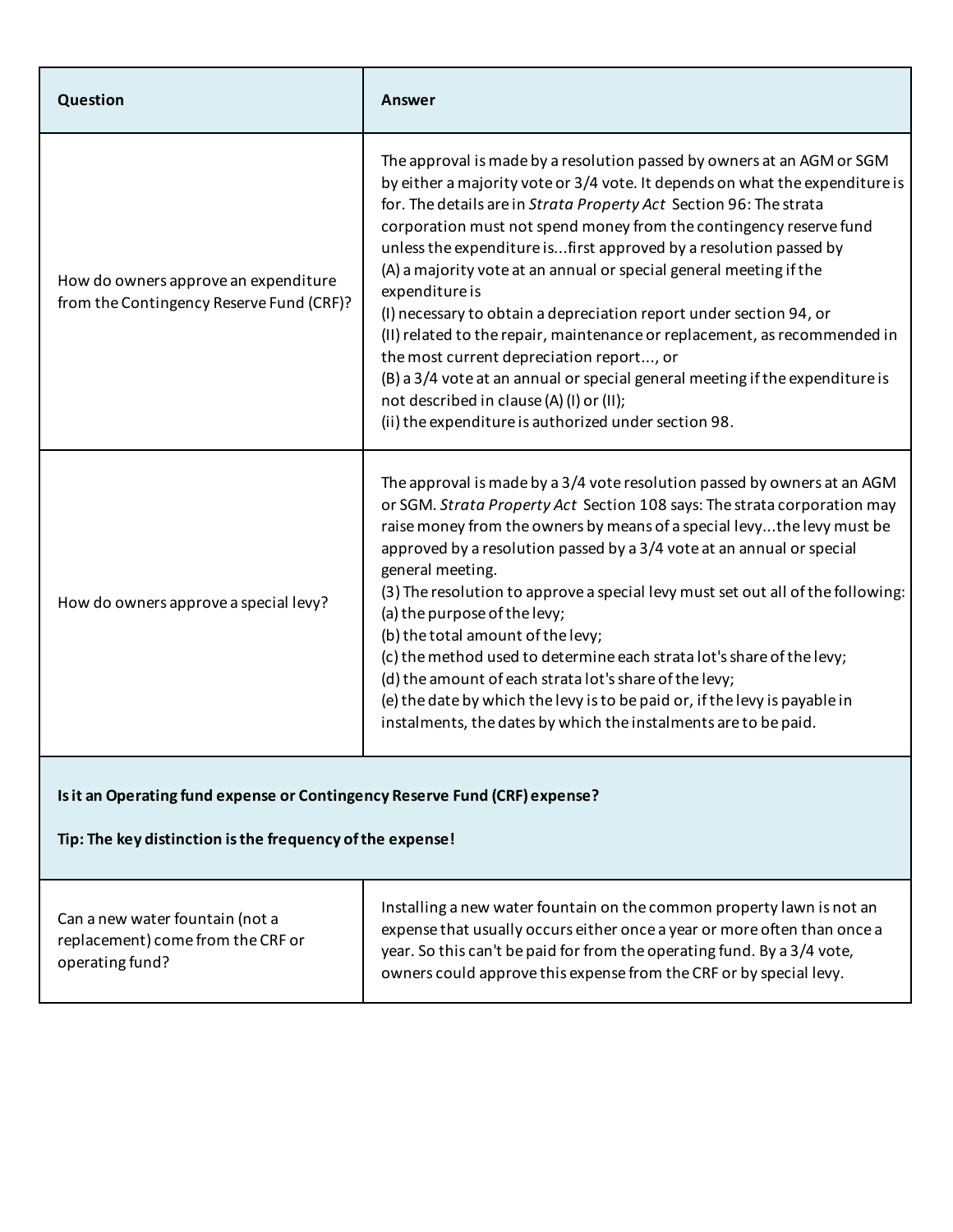| Question                                                                                                                                                                                                | Answer                                                                                                                                                                                                                                                                                                                                                                                                                                                                                                                                                   |
|---------------------------------------------------------------------------------------------------------------------------------------------------------------------------------------------------------|----------------------------------------------------------------------------------------------------------------------------------------------------------------------------------------------------------------------------------------------------------------------------------------------------------------------------------------------------------------------------------------------------------------------------------------------------------------------------------------------------------------------------------------------------------|
| We want to add bicycle racks to our<br>parking garage over the course of 2 years.<br>Can it be paid from the operating fund?                                                                            | This is similar to the CRT dispute named Borland-Spry v. The Owners, Strata<br>Plan EPS4534, 2021 BCCRT 339. The CRT found that purchasing<br>paddleboard racks was a unique, one-time expense and not, therefore, an<br>operating expense. Subject to section 98(3), the CRT found that the money<br>should have been taken from the CRF (SPA section 92(b)) or alternatively,<br>from a special levy under SPA section 108 and only after obtaining the 3/4<br>vote approval.<br>https://decisions.civilresolutionbc.ca/crt/sd/en/item/494871/index.do |
| Would replacing natural lawn with<br>artificial turf come out of the landscaping<br>allowance in the operating fund?                                                                                    | This appears to be a unique expense that doesn't occur every year. If so it's<br>not an operating expense.<br>Also, replacing natural lawn with artificial turf might trigger section 71 of<br>the Strata Property Act which requires a 3/4 vote of the owners at a<br>general meeting to approve "a significant change in the use or appearance<br>of common property".                                                                                                                                                                                 |
| Is it an operating or CRF expense to pay the<br>cost of a feasibility report like an EV Ready<br>Plan (our quote is \$4,000 - 75% rebate<br>from CleanBC)?                                              | Reports such as an EV Ready Plan, Building Envelope Condition Assessment,<br>Hazmat Review etc generally do not occur every year. With a 3/4 vote<br>funding could be approved from the CRF or by special levy.                                                                                                                                                                                                                                                                                                                                          |
| During the fiscal year, a common property<br>window is broken and needs replacement<br>for \$400.00. Operating fund or CRF?                                                                             | The answer depends on how often your windows get broken and how often<br>you're replacing them. If you're always doing replacements then I think<br>operatung fund. If windows don't get broken that often, on a strict<br>interpretation, it's going to be a CRF (or special levy) expenditure. There are<br>a lot of scenarios such as whether this is about cracked glass or full window<br>replacement, whether it can be charged back to an ownerthere are a lot<br>of twists to it.                                                                |
| Do you have to have a 3/4 vote for<br>replacing locks for \$800?                                                                                                                                        | Yes. That was what the CRT said in Greene v. The Owners, Strata Plan KAS<br>1244, 2021 BCCRT 291, because they didn't install locks on attic hatches<br>every year. That's why you really have to start budgeting carefully at the<br>AGM for what your expenses are going to be (and hold the required votes to<br>approve funding from the CRF or by special levy).<br>https://decisions.civilresolutionbc.ca/crt/sd/en/item/494363/index.do                                                                                                           |
| We usually do patio cleaning once every<br>three years as a CRF expense. Could we do<br>1/3 of them every year on a rotating basis<br>and include that as an expense in the<br>annual operating budget? | I think it can particularly based on the LMS 509 decision (Strata Corp. LMS<br>509 v. Andresen et al, 2001 BCSC 201) where building envelope repairs<br>became an annual expense. I think if you only do it every 3 years, then based<br>on the interpretations in the cases, it has to be a CRF expense because<br>you're not doing it annually. So break it up over time and then you can keep<br>it within the operating budget.<br>https://www.canlii.org/en/bc/bcsc/doc/2001/2001bcsc201/2001bcsc20<br>1.html                                       |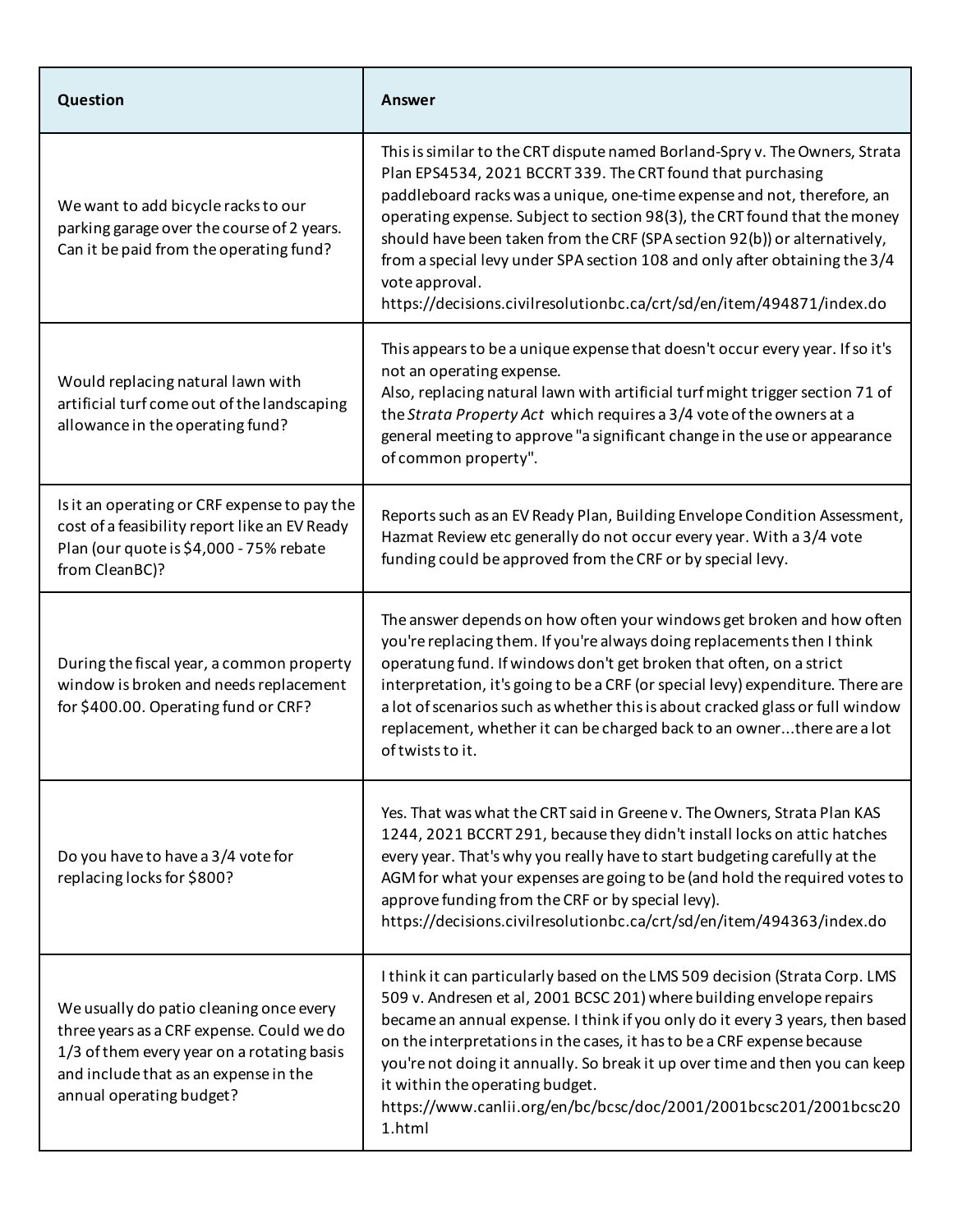| Question                                                                                                                                                     | Answer                                                                                                                                                                                                                                                                                                                                                                                                                                                                                                     |
|--------------------------------------------------------------------------------------------------------------------------------------------------------------|------------------------------------------------------------------------------------------------------------------------------------------------------------------------------------------------------------------------------------------------------------------------------------------------------------------------------------------------------------------------------------------------------------------------------------------------------------------------------------------------------------|
| Our strata does fireplace inspections every<br>two years. We have been including these<br>expenses in the Operating budget. Should<br>these be CRF expenses? | Based on the interpretations of cases, it has to be a CRF expense because<br>you're not doing it annually. If you spread it out and do some annually,<br>then you could keep it within the operating budget.                                                                                                                                                                                                                                                                                               |
| The strata does dryer vent cleaning every<br>second year. Can we prorate (accrue) the<br>expense over two years in the Operating<br>budget?                  | It sounds like you're trying to do a run-around with accounting. If the work<br>was completed in one fiscal year, it's not reasonable to account it to two<br>different fiscal years. Something like insurance is often accrued monthly<br>but that makes sense because the strata is receiving the service of insurance<br>coverage every month.<br>An alternative approach would be to clean half of the vents one year and<br>the other half the next year and so on, thus making it an annual expense. |
| Are stucco repairs that don't happen every<br>year a CRF expense?                                                                                            | Again, based on the interpretations of cases, it has to be a CRF expense<br>because you're not doing it annually. However, if you spread it out and do<br>some annually, then you could keep it within the operating budget.<br>But if you need a lot of work done on the buidling envelope it might be<br>more practical and cost-effective to do the work as a project and have the<br>funding approved from the CRF or special levy.                                                                    |
| Can we use CRF funds to replace common<br>property furniture?                                                                                                | Yes, since that is a common expense. But keep in mind that additional<br>approval regarding the specific items may be required under s.82 if the<br>value is over \$1,000.                                                                                                                                                                                                                                                                                                                                 |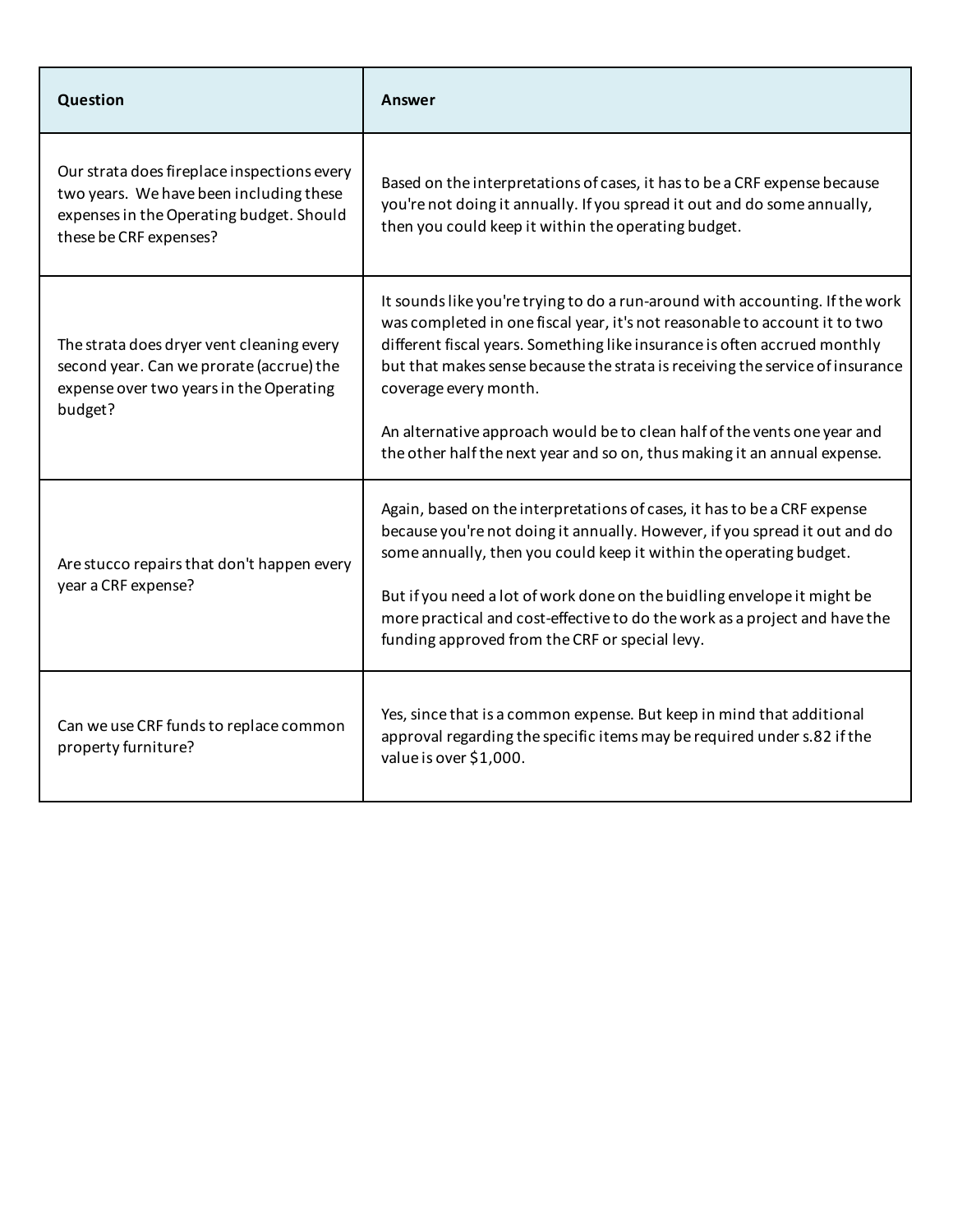| Question                                                                                                                                          | Answer                                                                                                                                                                                                                                                                                                                                                                                                                                                                                                                                                                                                                                                                                                                       |
|---------------------------------------------------------------------------------------------------------------------------------------------------|------------------------------------------------------------------------------------------------------------------------------------------------------------------------------------------------------------------------------------------------------------------------------------------------------------------------------------------------------------------------------------------------------------------------------------------------------------------------------------------------------------------------------------------------------------------------------------------------------------------------------------------------------------------------------------------------------------------------------|
| If the expense is small, such as door knobs,<br>can the money come from the CRF without<br>owner approval (our limit is \$5K without<br>approval) | First let's clarify your comment about a limit. The only expenses that a<br>strata can pay from the CRF without owner approval relate to payment of<br>an insurance deductible, or an emergency expense under section 98(3). The<br>limit you're referring to is likley a limit stated in your bylaws about<br>spending under section 98(2) which is about spending from the Operating<br>fund not the CRF.                                                                                                                                                                                                                                                                                                                  |
|                                                                                                                                                   | For small items, a rotating repair and maintenance plan might be the way<br>to handle it. Also, you have to sort of judge your ownership to some extent.<br>I mean these CRT cases are sort of extreme. And often they're brought about<br>by multiple issues, some larger abuse, and then everything just gets lumped<br>together in the CRT case. So I don't think you should walk away thinking<br>that you can't ever use the repair and maintenance category of your<br>operating fund for little things. I think most reasonable owners wouldn't<br>have an issue with replacing doorknobs in the operating budget. Things like<br>doorknobs, well the CRT is not getting down to looking at a particular<br>doorknob. |
|                                                                                                                                                   | But if it's a project to replace all the doorknobs you might want to get<br>owner approval to pay for it from the CRF. Looking back at the Greene case,<br>installing locks on the attic access hatches was not a particularly large<br>expense. But the CRT decision held that because the strata does not put<br>locks on attic access hatches every year it was not an operating fund<br>expense.<br>https://decisions.civilresolutionbc.ca/crt/sd/en/item/494363/index.do                                                                                                                                                                                                                                                |
| We are painting outside steps and railings,<br>and installing new screens in the screen<br>doors. Does the funding have to come from<br>the CRF?  | In the Meybodi case about painting fences, the CRT said that, again, it's the<br>frequency of the task that governs, not the bylaws, and not the general<br>thoughts of the owners. So, similar to some of the other questions here,<br>you may want to do some rotating painting on an annual basis if you want<br>to keep it within the operating budget. If you're doing all the painting at<br>once, it would be advisable to get owner approval for funding from the CRF<br>or by special levy.<br>https://decisions.civilresolutionbc.ca/crt/sd/en/item/491775/index.do                                                                                                                                                |
|                                                                                                                                                   | Replacing the door screens probably occurs less often than once a year or<br>does not usually occur. So unless you're replacing some door screens every<br>year, it would be advisable to get owner approval for funding from the CRF<br>or by special levy.                                                                                                                                                                                                                                                                                                                                                                                                                                                                 |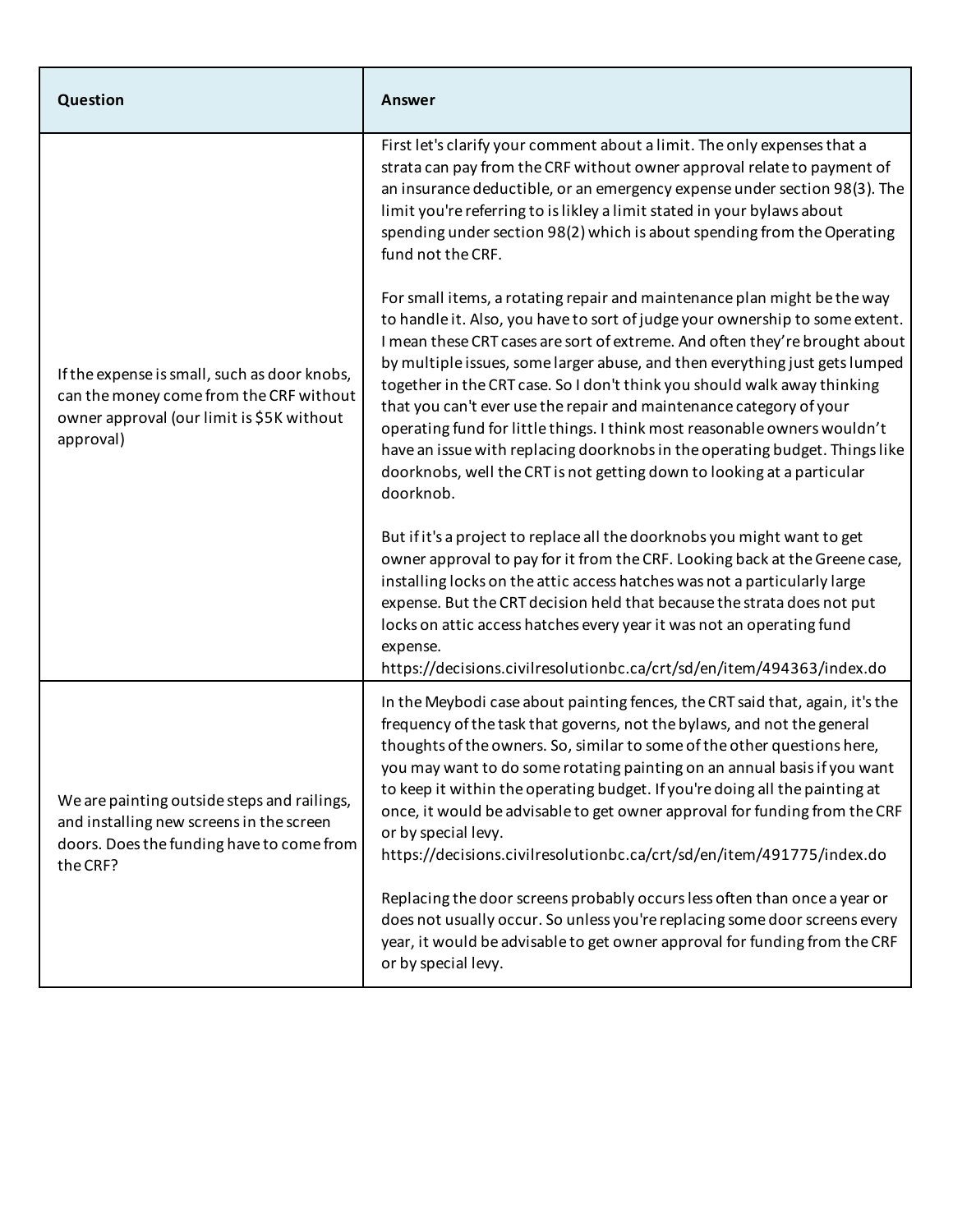| Question                                                                                                                                                                   | Answer                                                                                                                                                                                                                                                                                                                                                                                                                                                                                                                                                                                                                                                                                                                                                                                                                                                                                                                                                                                                                                                                                                                                                                                                               |  |
|----------------------------------------------------------------------------------------------------------------------------------------------------------------------------|----------------------------------------------------------------------------------------------------------------------------------------------------------------------------------------------------------------------------------------------------------------------------------------------------------------------------------------------------------------------------------------------------------------------------------------------------------------------------------------------------------------------------------------------------------------------------------------------------------------------------------------------------------------------------------------------------------------------------------------------------------------------------------------------------------------------------------------------------------------------------------------------------------------------------------------------------------------------------------------------------------------------------------------------------------------------------------------------------------------------------------------------------------------------------------------------------------------------|--|
| What about one-time legal fees for a CRT<br>dispute? Is it an operating or CRF expense<br>for legal costs incurred to take an owner to<br>the CRT for collection of fines? | It's hard to predict what your legal fees are going to be but you should at<br>least make sure that you have a line item for legal fees so that it's in the<br>operating budget. If you exceed your legal fee budget, additional legal fees<br>could be an "unapproved expenditure" (in accordance with s98(2)).<br>Sometimes legal fees can be an emergency expenditure if there's something<br>urgent that the strata needs to respond to where there's an issue that is,<br>shall we say, going to explode and cause the strata money or damage in<br>some other way. Then it could be deemed to be an emergency. But just<br>because a legal issue arises doesn't automatically make it an emergency.<br>You have to look at the consequences. So it could in fact just be an<br>approved (operating) expenditure.<br>Some legal fees might be an operating expense and others a CRF expense. It<br>depends on the situation. You have to look at the "thoughtful analysis" as in<br>the Mitchell decision --what is the situation that we're actually facing?<br>Mitchell v. The Owners, Strata Plan KAS 1202, 2015 BCSC 2153,<br>https://www.canlii.org/en/bc/bcsc/doc/2015/2015bcsc2153/2015bcsc2<br>153.html |  |
| Approving special levies and expenditures approved from the CRF                                                                                                            |                                                                                                                                                                                                                                                                                                                                                                                                                                                                                                                                                                                                                                                                                                                                                                                                                                                                                                                                                                                                                                                                                                                                                                                                                      |  |
| If we are replacing something that's not<br>identified in the depreciation report, do<br>we need a 3/4 vote to spend money from<br>the CRF?                                | Correct. See the wording in the Strata Property Act section 96 B:<br>"(A) a majority vote at an annual or special general meeting if the<br>expenditure is<br>(I) necessary to obtain a depreciation report under section 94, or,<br>(II) related to the repair, maintenance or replacement, as recommended in<br>the most current depreciation report obtained under section 94, of<br>common property, common assets or the portions of a strata lot for which<br>the strata corporation has taken responsibility under section 72 (3), or<br>(B) a 3/4 vote at an annual or special general meeting if the expenditure is<br>not described in clause (A) (I) or (II);                                                                                                                                                                                                                                                                                                                                                                                                                                                                                                                                             |  |
| Can special levies be deposited into the<br>contingency reserve fund? If not, how can<br>a strata financially administer major<br>remediation project?                     | S.108 of the SPA requries that levy funds be accounted for separately from<br>other money of the strata corporation. Best practice is to keep it in a<br>separate account, but at a minium the requirement is track expenses<br>separately. If combining a levy and CRF monies, it is important for the<br>resolution to specify what funds get used first. Excess funds from a special<br>levy cannot be added to the CRF - Strata Plan VR386 (The Owners) v.<br>Luttrell, 2009 BCSC 1680 (CanLII).<br>https://www.canlii.org/en/bc/bcsc/doc/2009/2009bcsc1680/2009bcsc1<br>680.html                                                                                                                                                                                                                                                                                                                                                                                                                                                                                                                                                                                                                                |  |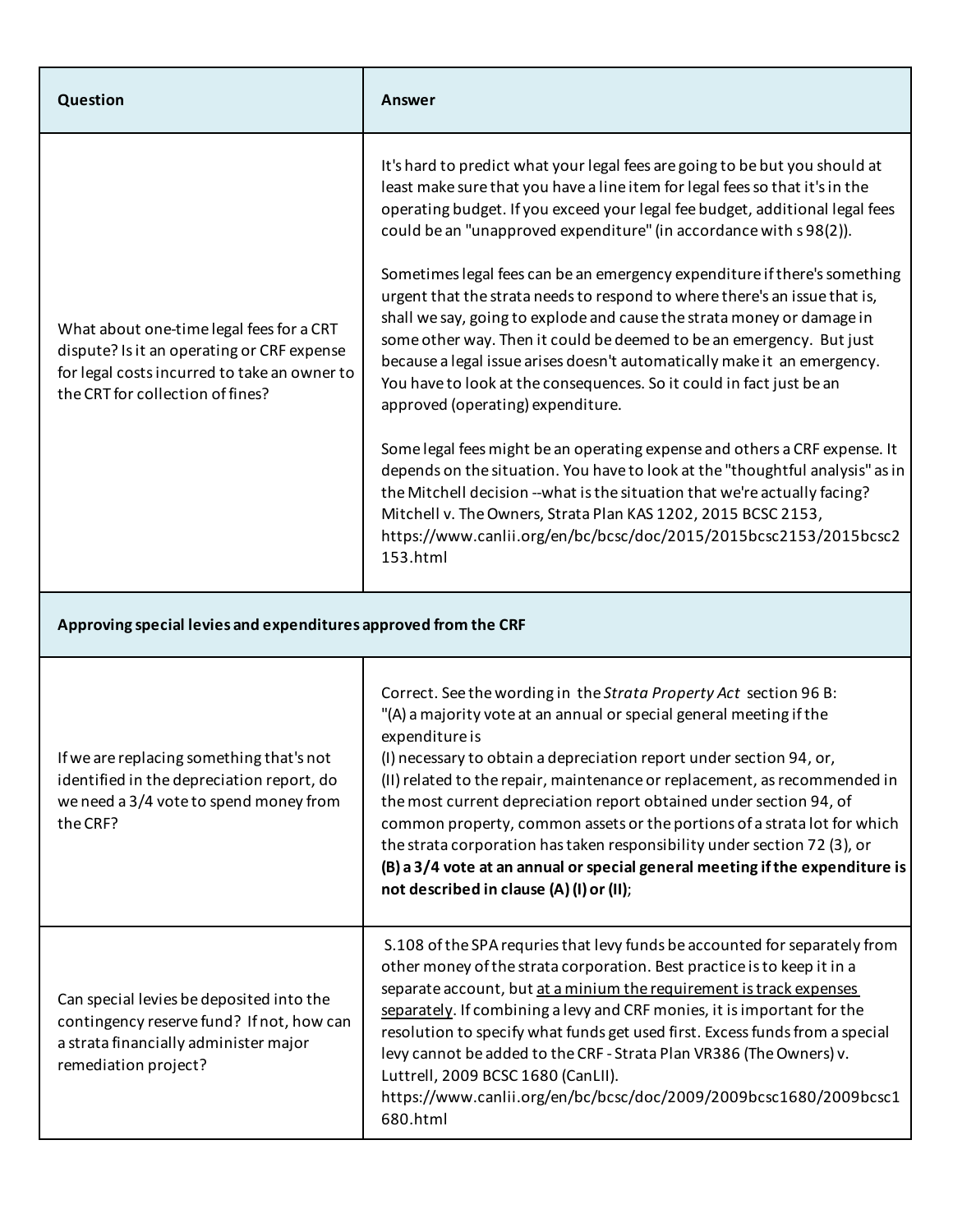| Question                                                                                                                                                                                                                                           | Answer                                                                                                                                                                                                                                                                                                                                                                                                                                                                                                                                                                                                                                                   |
|----------------------------------------------------------------------------------------------------------------------------------------------------------------------------------------------------------------------------------------------------|----------------------------------------------------------------------------------------------------------------------------------------------------------------------------------------------------------------------------------------------------------------------------------------------------------------------------------------------------------------------------------------------------------------------------------------------------------------------------------------------------------------------------------------------------------------------------------------------------------------------------------------------------------|
| Can a special levy be used to pay for<br>installation of an air exchange system<br>costing over \$100,000?                                                                                                                                         | It sounds like this is for common property, not an individual strata lot. So<br>yes it could be funded by a special levy. Unlike the other two funds we<br>talked about (operating fund and CRF), there is no restriction on the type of<br>expense that a special levy can be raised for. Just ensure that the 3/4 vote<br>resolution is properly worded following the check list in s108 of the SPA.                                                                                                                                                                                                                                                   |
| We've been doing a lot of projects so our<br>CRF is depleted. Can we approve a special<br>levy to "bump up" the CRF?                                                                                                                               | No you can't do a special levy to bump up the CRF. See Morin v. The Owners,<br>Strata Plan VR 279, 2021 BCCRT 122:<br>https://decisions.civilresolutionbc.ca/crt/sd/en/item/492093/index.do<br>Section 92 of the Strata Property Act says "To meet its expenses the strata<br>corporation must establish, and the owners must contribute, by means of<br>strata fees, to a contingency reserve fund for common expenses that usually<br>occur less often than once a year or that do not usually occur."<br>So, to build up your CRF, owners can approve an annual budget with higher<br>contributions to the CRF.                                       |
| Can you have a special levy to cover a<br>deficit?                                                                                                                                                                                                 | There's no restriction on the type of expense that a special levy can be raised<br>for. So a special levy could be used to pay for operating expenses in a<br>situation where the current fiscal year has a deficit. Make sure it is a<br>properly worded 3⁄4 vote resolution that meets all the criteria in s108 of the<br>SPA.                                                                                                                                                                                                                                                                                                                         |
| At our AGM owners approved a project to<br>be paid from the CRF. The amount was<br>based on the quote from the contractor<br>but the project went over budget. Can we<br>pay the excess from the CRF? Or can we pay<br>it from the operating fund? | So the first thing always is try and anticipate cost overruns and budget for<br>that. Because the technical answer is you once you hit your authorized<br>limit you have to go back to the owners. You can't just pay the money out of<br>the CRF because the project ran over. So call an SGM to get owner approval.<br>If it's a project that was approved out of the CRF you could never pay for it<br>out of the operating fund because they're different. By definition the<br>expense can't qualify as an allowable expense under both the CRF and<br>operating funds.<br>The only way you could maybe get around that is if you had a trade who's |
|                                                                                                                                                                                                                                                    | jumping up and down and threatening to file liens. Then maybe you would<br>call it an emergency expenditure (from the CRF) based on loss and damage<br>by the filing of liens. Before going down that road the strata could get legal<br>advice.                                                                                                                                                                                                                                                                                                                                                                                                         |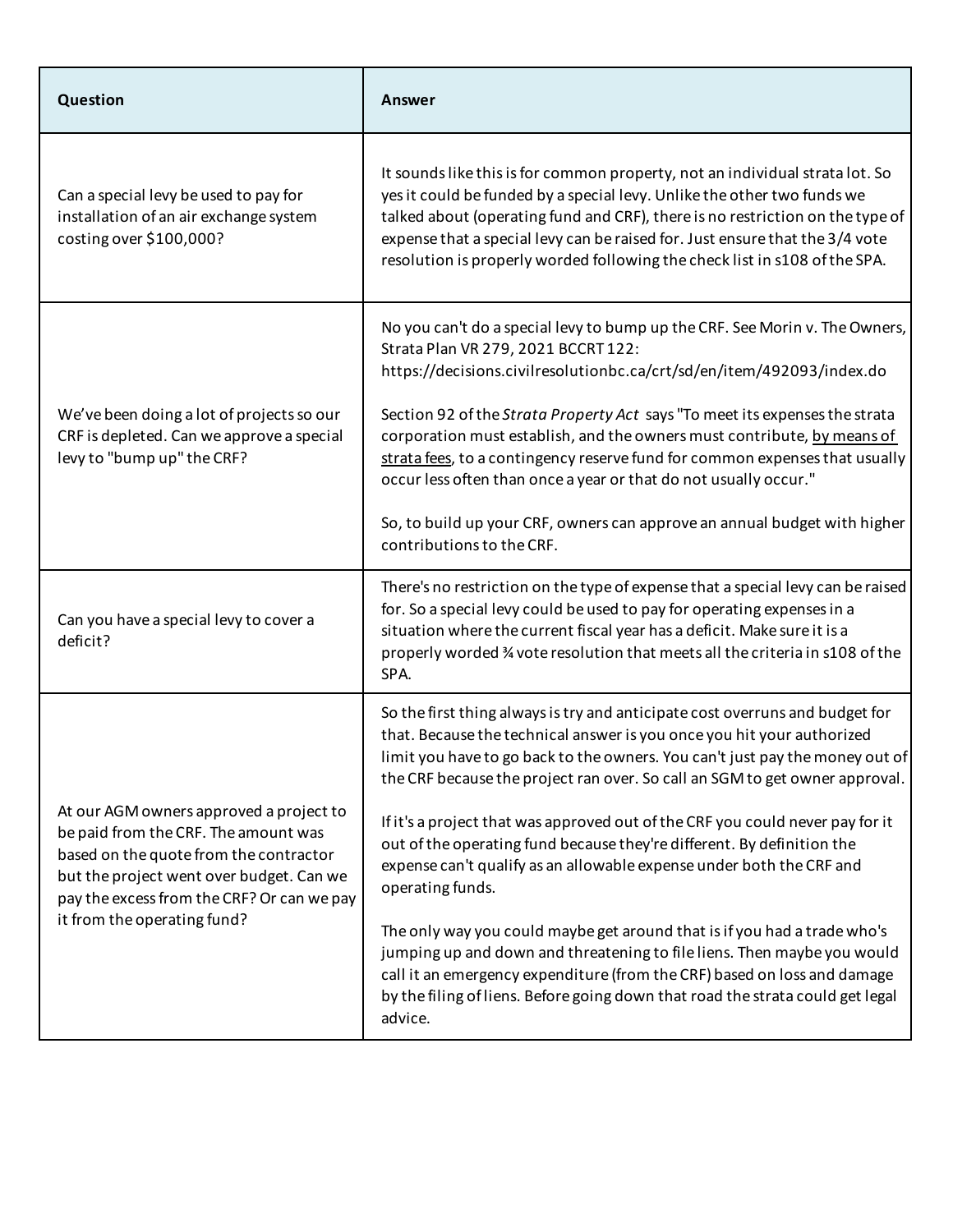| Question                                                                                                                                                                                                                            | Answer                                                                                                                                                                                                                                                                                                                                                                                                                                                                                                                                                                                                                                                                                                                                                                                                                                                               |
|-------------------------------------------------------------------------------------------------------------------------------------------------------------------------------------------------------------------------------------|----------------------------------------------------------------------------------------------------------------------------------------------------------------------------------------------------------------------------------------------------------------------------------------------------------------------------------------------------------------------------------------------------------------------------------------------------------------------------------------------------------------------------------------------------------------------------------------------------------------------------------------------------------------------------------------------------------------------------------------------------------------------------------------------------------------------------------------------------------------------|
| For expenses that occur less often than<br>once per year, what is best? CRF or special<br>levy? Which is easier to get approved by<br>owners and which seems to be most fair?                                                       | Every strata is different. What is best will depend on the cost of the project,<br>how much money is in the CRF and the desires of your owners. Some stratas<br>like to contribute to the CRF and avoid special levies. Other stratas try to<br>have lower contributuions to the CRF and pay special levies as needed. If<br>the project is identified in a depreciation report, only a majority vote is<br>required to approve an expenditure from the CRF. If not, a 3/4 vote is<br>required. A 3/4 vote is always required to approve a special levy.                                                                                                                                                                                                                                                                                                             |
| <b>Operating budget</b>                                                                                                                                                                                                             |                                                                                                                                                                                                                                                                                                                                                                                                                                                                                                                                                                                                                                                                                                                                                                                                                                                                      |
| It seems reasonable to have a<br>miscellaneous maintenance category in the<br>Operating budget to cover the small<br>repairs, rather than convene an SGM for a<br>3/4 vote (to pay the expense from the CRF<br>or by special levy). | I completely agree but when you look at the reasoning applied in the<br>Greene decision (Greene v. The Owners, Strata Plan KAS 1244 2021 BCCRT<br>291) that adjudicator didn't think so. They were very strict on the<br>application of how often the expense occurs. So I think to get around that<br>you might want to look at applying some of the logic from the Borland case<br>(Borland-Spry v. The Owners, Strata Plan EPS4534, 2021 BCCRT 339) and<br>defining what that category means and trying to cover it that way. Because<br>it certainly would not make sense to call an SGM to raise money to spend<br>\$800 to replace locks. But sometimes the Act (Strata Property Act) is what<br>the Act is.<br>https://decisions.civilresolutionbc.ca/crt/sd/en/item/494363/index.do<br>https://decisions.civilresolutionbc.ca/crt/sd/en/item/494871/index.do |
| How specific does each line of the<br>operating budget have to be?                                                                                                                                                                  | In Borland-Spry v. The Owners, Strata Plan EPS4534, 2021 BCCRT 339 the<br>applicants argued there was no separate line item for mulch in the overall<br>budget. However, the CRT found no requirement in the SPA, Regulation or<br>the bylaws that each expense be specified. Section 6.6 of the Regulation<br>says that estimated operating fund expenditures must be itemized by<br>"category of expenditure". The CRT made a finding that mulch fits within<br>the "landscaping" expenditure category and it did not need to be itemized<br>and that the owners approved the mulch as part of the overall landscaping<br>in the operating budget.<br>https://decisions.civilresolutionbc.ca/crt/sd/en/item/494871/index.do                                                                                                                                        |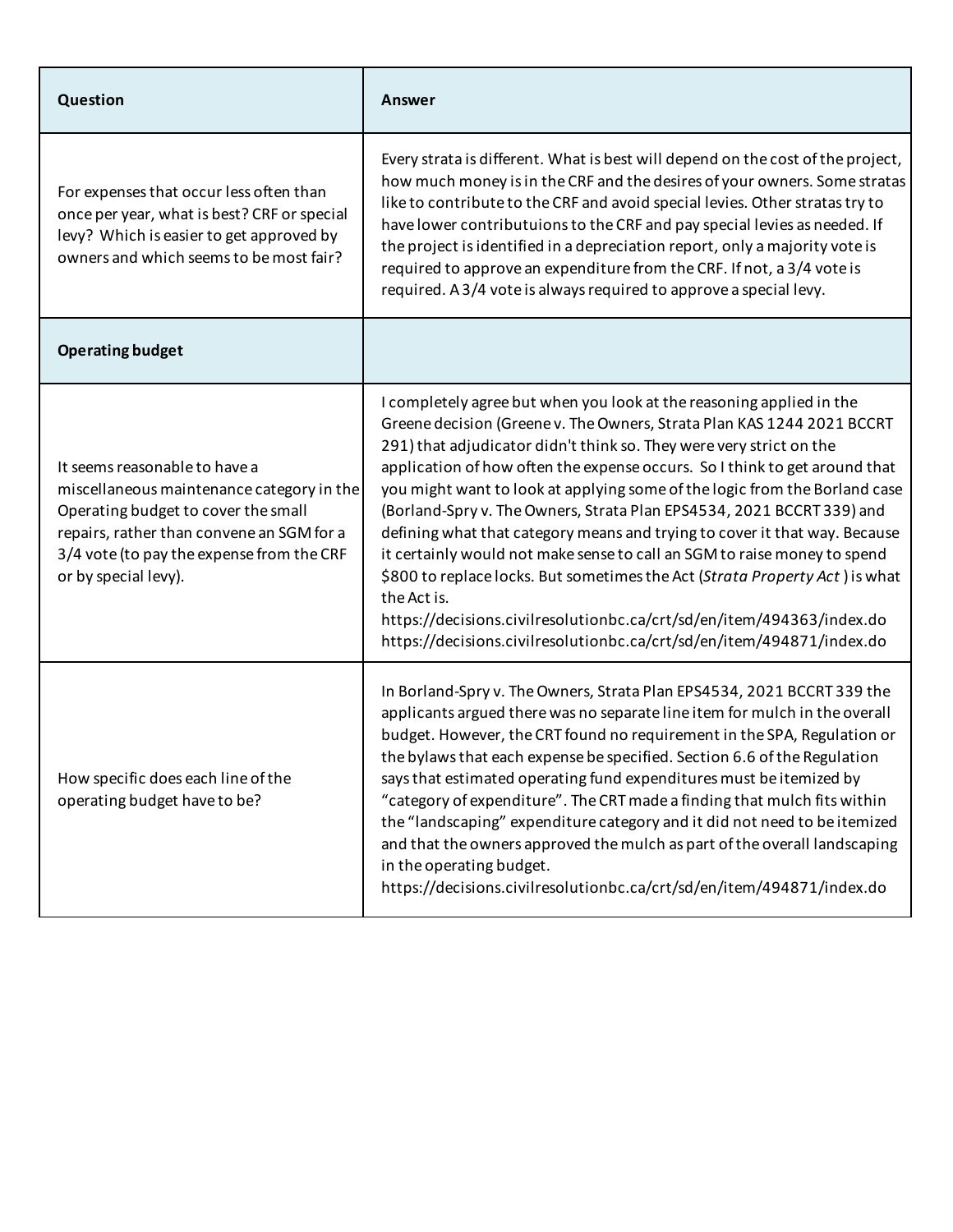| Question                                                                                                                                                                                                                                                                                                               | Answer                                                                                                                                                                                                                                                                                                                                                                                                                                                                                                                                                                                                                                                                                                                                                                                                                                                                                                                                                                                                        |  |
|------------------------------------------------------------------------------------------------------------------------------------------------------------------------------------------------------------------------------------------------------------------------------------------------------------------------|---------------------------------------------------------------------------------------------------------------------------------------------------------------------------------------------------------------------------------------------------------------------------------------------------------------------------------------------------------------------------------------------------------------------------------------------------------------------------------------------------------------------------------------------------------------------------------------------------------------------------------------------------------------------------------------------------------------------------------------------------------------------------------------------------------------------------------------------------------------------------------------------------------------------------------------------------------------------------------------------------------------|--|
| How do you add more specific line items in<br>the Operating budget? Does this require an<br>AGM vote?                                                                                                                                                                                                                  | The council (and manager if applicable) prepare the proposed budget for<br>inclusion in the notice of the AGM. They can add whatever line items<br>(categories of expenditures) they wish to the budget as long as they are<br>common expenses that usually occur either once a year or more often than<br>once a year, or are necessary to obtain a depreciation report.<br>The budget must be passed by a majority vote resolution at an AGM.<br>However the budget may be amended by a majority vote before the budget<br>itself is put to a vote. So an owner could make an amendment to increase or<br>decrease a budget line, to break down a line into more specific sub<br>categories etc. Amendments must receive a majority vote. Once all<br>amendments are dealt with, a final majority vote is held "to approve the<br>budget as amended".                                                                                                                                                       |  |
| Unapproved expenditures, Emergency expenditures                                                                                                                                                                                                                                                                        |                                                                                                                                                                                                                                                                                                                                                                                                                                                                                                                                                                                                                                                                                                                                                                                                                                                                                                                                                                                                               |  |
| Our snow removal cost was higher than<br>budgeted for in our operating budget. Can<br>we pay the amount that was over budget<br>from the CRF?                                                                                                                                                                          | No. If it cost more than expected it's still an operating expense. Just like<br>hydro, gas or many other expenses, stratas make their best guess when<br>preparing an annual budget but there are times that these items with cost<br>more than expected. The extra amount for snow removal could be an<br>"unapproved expenditure". After considering the CRT's decisions, I often<br>explain an unapproved expenditure as something for which there's not a<br>line item in the budget, or which exceeds the budget overall, and the<br>expense is consistent with a category. In Haw v. The Owners, Strata Plan EPS<br>1869, 2019 BCCRT 509 the CRT took a narrow view and looked at overages<br>in the operating budget line by line.<br>https://decisions.civilresolutionbc.ca/crt/sd/en/item/400716/index.do<br>Check your bylaws to see if there's a set limit for the amount of unapproved<br>expenditures council can make from the operating fund. If not the limits in<br>SPA section 98(2) apply. |  |
| Our driveway is developing a sinkhole due<br>to an underground water leak. Our<br>plumber said it's an emergency but due to<br>staff shortages the earliest he can schedule<br>the work is 20 days. Can we pay for the<br>work from the CRF as an emergency or do<br>we need to call an SGM to approve the<br>expense? | This is where a "thoughtful analysis" comes in. On the one hand, a<br>professional has advised that the matter should be addressed immediately.<br>On the other hand you have to look at it objectively. If the contractor<br>thinks it can wait 20 days is it really an emergency? How long has this sink<br>hole been happening? Months? Years? And is the work they are proposing<br>the minimum amount necessary to ensure safety or prevent significant loss<br>or damage whether physical or otherwise? It's possible that the minimum is<br>covering the area so that it is safe to drive over, or cordoning off the area.<br>Then the strata can hold an SGM in 20 days to get funding from the CRF or<br>special levy to pay for the plumbing work.                                                                                                                                                                                                                                                  |  |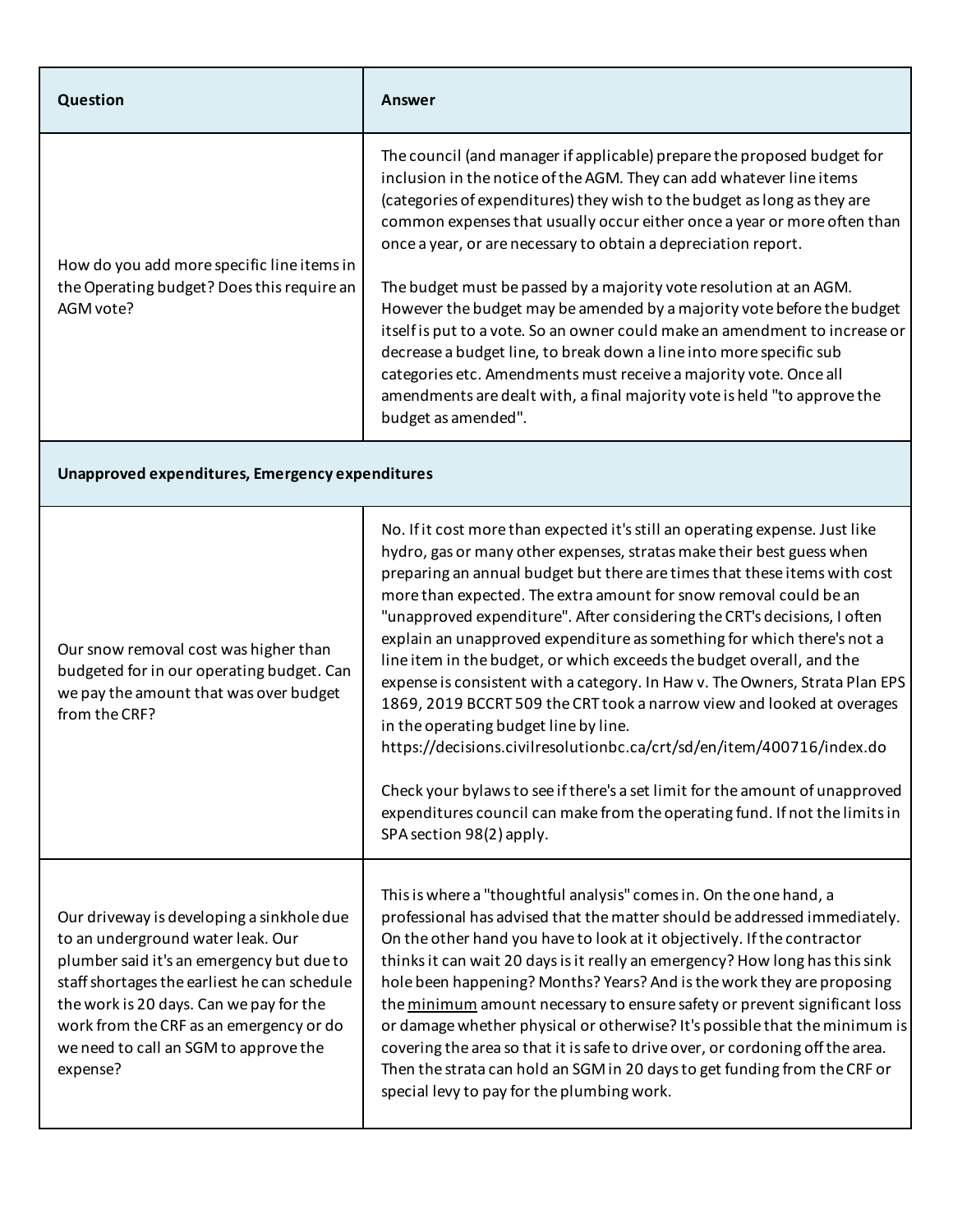| Question                                                                                                                                                       | Answer                                                                                                                                                                                                                                                                                                                          |  |
|----------------------------------------------------------------------------------------------------------------------------------------------------------------|---------------------------------------------------------------------------------------------------------------------------------------------------------------------------------------------------------------------------------------------------------------------------------------------------------------------------------|--|
| Can we amend our bylaws to allow council<br>to make expenditures from the Operating<br>fund instead of the CRF up to a limit in the<br>annual approved budget? | No. By definition the expense can't qualify as an allowable expense under<br>both the CRF and operating funds. In other words, if it's an expense that's<br>permitted to be spent from the CRF you can't pay for it out of the operating<br>fund because they have different criteria.                                          |  |
|                                                                                                                                                                | However, section 98(2) allows council to make unapproved expenditures<br>from the Operating fund up to a certain amount. That amount can be set in<br>your bylaws. The expense still has to be for something that qualifies as an<br>operating expense.                                                                         |  |
|                                                                                                                                                                | So if it's something that's not an operating expense, you're either going to<br>need to call a special general meeting as expenses arise throughout the year,<br>or you need to start planning very carefully for your AGM to ensure you've<br>got resolutions on the AGM agenda to spend from the contingency reserve<br>fund. |  |
| Exceptions: Insurance premiums, Insurance deductibles, and expenses for obtaining a Depreciation Report                                                        |                                                                                                                                                                                                                                                                                                                                 |  |
| A depreciation report is required unless the<br>strata waives it. Do we need to seek<br>approval at an AGM or SGM to pay for a<br>depreciation report?         | Yes. The owners vote to approve the cost of the report and where the funds<br>are paid from. See the two options below.                                                                                                                                                                                                         |  |
| Can the expenditure for getting a<br>Depreciation Report be paid from the<br>operating budget?                                                                 | Yes. The owners can approve the cost of getting a depreciation report as a<br>line in the operating budget. The budget is passed by a majority vote of the<br>owners at an Annual General Meeting.                                                                                                                              |  |
| Can the expenditure for getting a<br>Depreciation Report be paid from the CRF?                                                                                 | If the owners want to use funds from the CRF to get a depreciation report,<br>they need a majority vote resolution at an Annual or Special General<br>Meeting to approve that expenditure from the CRF.                                                                                                                         |  |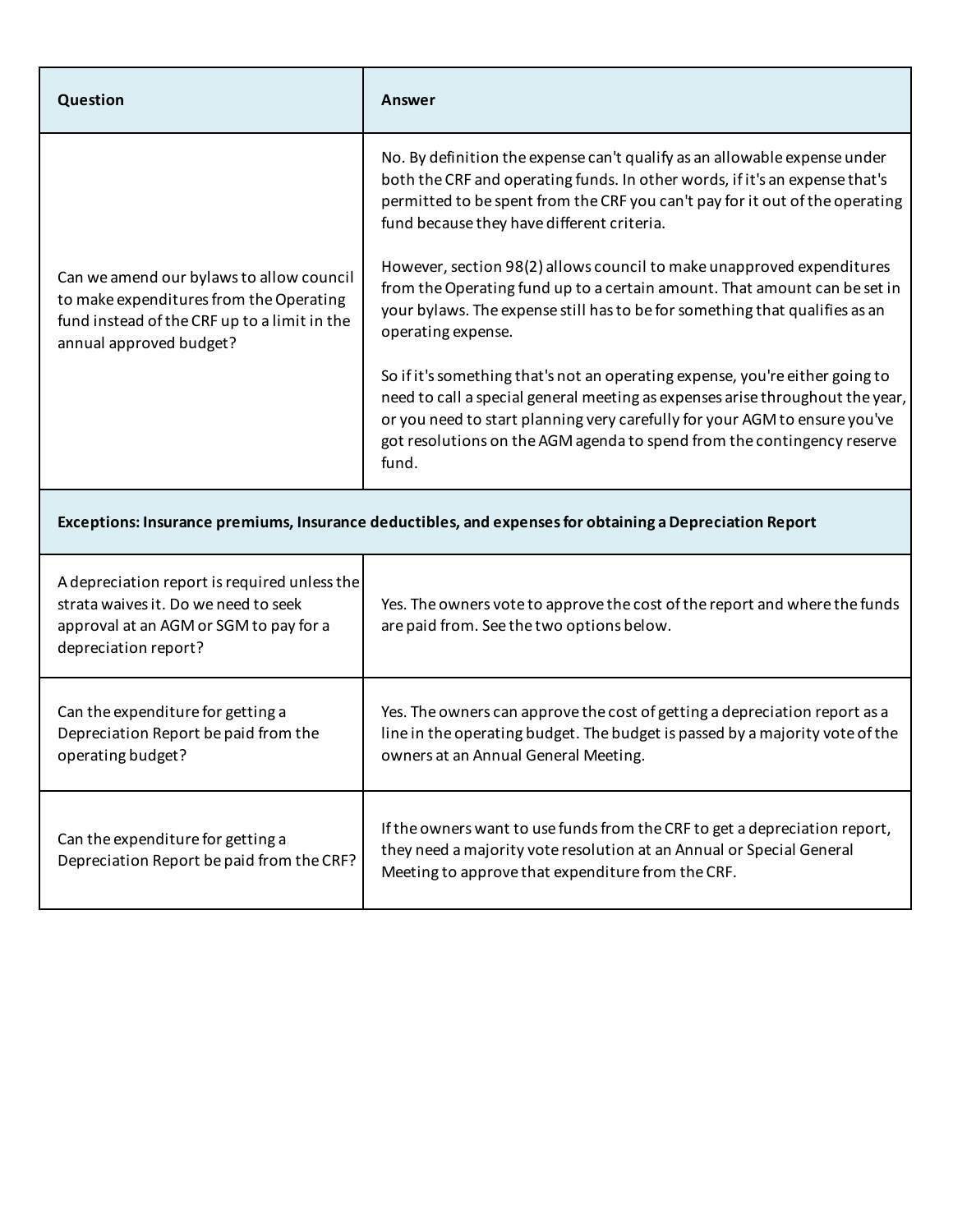| Question                                                                                                                                                                                         | Answer                                                                                                                                                                                                                                                                                                                                                                                                                                                                                                                                                                                                                                                                    |
|--------------------------------------------------------------------------------------------------------------------------------------------------------------------------------------------------|---------------------------------------------------------------------------------------------------------------------------------------------------------------------------------------------------------------------------------------------------------------------------------------------------------------------------------------------------------------------------------------------------------------------------------------------------------------------------------------------------------------------------------------------------------------------------------------------------------------------------------------------------------------------------|
| Can the strata corporation's insurance<br>premium be paid from the CRF?                                                                                                                          | As a general rule no because insurance occurs annually. But there's an<br>exception in SPA s98(3.1) where paying an insurance premium might be<br>considered an emergency expenditure. We saw this happen during the<br>insurance crisis when strata's experienced large, unexpected increases in<br>premiums from 50% to 800% without any warning. Section 98(3.1) allows<br>the amount that was over the budgeted amount to be paid from the CRF as<br>an "emergency expense".<br>But it's intended to be used rarely as an emergency measure. You can't<br>intentionally under budget to keep strata fees low and keep paying for<br>insurance premiums from your CRF. |
| Can an insurance deductible be paid from<br>the CRF without owners' approval?                                                                                                                    | Yes. This is an exception in the Act. Section 158(3) says Despite any other<br>section of this Act or the regulations, strata corporation approval is not<br>required for a special levy or for an expenditure from the contingency<br>reserve fund to cover an insurance deductible required to be paid by the<br>strata corporation to repair or replace damaged property, unless the strata<br>corporation has decided not to repair or replace under section 159.                                                                                                                                                                                                     |
| When mistakes happen                                                                                                                                                                             |                                                                                                                                                                                                                                                                                                                                                                                                                                                                                                                                                                                                                                                                           |
| Our annual budget has been approved, but<br>council now realizes there is one expense<br>that should come from CRF. We haven't<br>done the project or spent the money yet.<br>What should we do? | You could call an SGM to hold a vote to approve the expenditure from the<br>CRF or by special levy.<br>Then, if at the end of the year you have a surplus from the operating fund,<br>Section 105 of the Strata Property Act provides 3 options of what can be<br>done with the surplus.                                                                                                                                                                                                                                                                                                                                                                                  |
| What should a council do if they spent<br>money from the operating fund and then<br>realized it should have been paid from the<br>CRF or by special levy?                                        | Council could get some legal advice if you think you're getting into a sticky<br>situation. Particularly if you have an owner who's raising that issue you'll<br>want to get some legal advice with respect to how to handle it. We can see<br>from the questions here just how difficult it is for council members to apply<br>the Act to each situation. Depending on the situation, the advice might be<br>to call an SGM and ask owners to approve it as a CRF expense or pass a<br>special levy to make up for it. And then move those funds to the operating<br>fund to reimburse it.                                                                               |